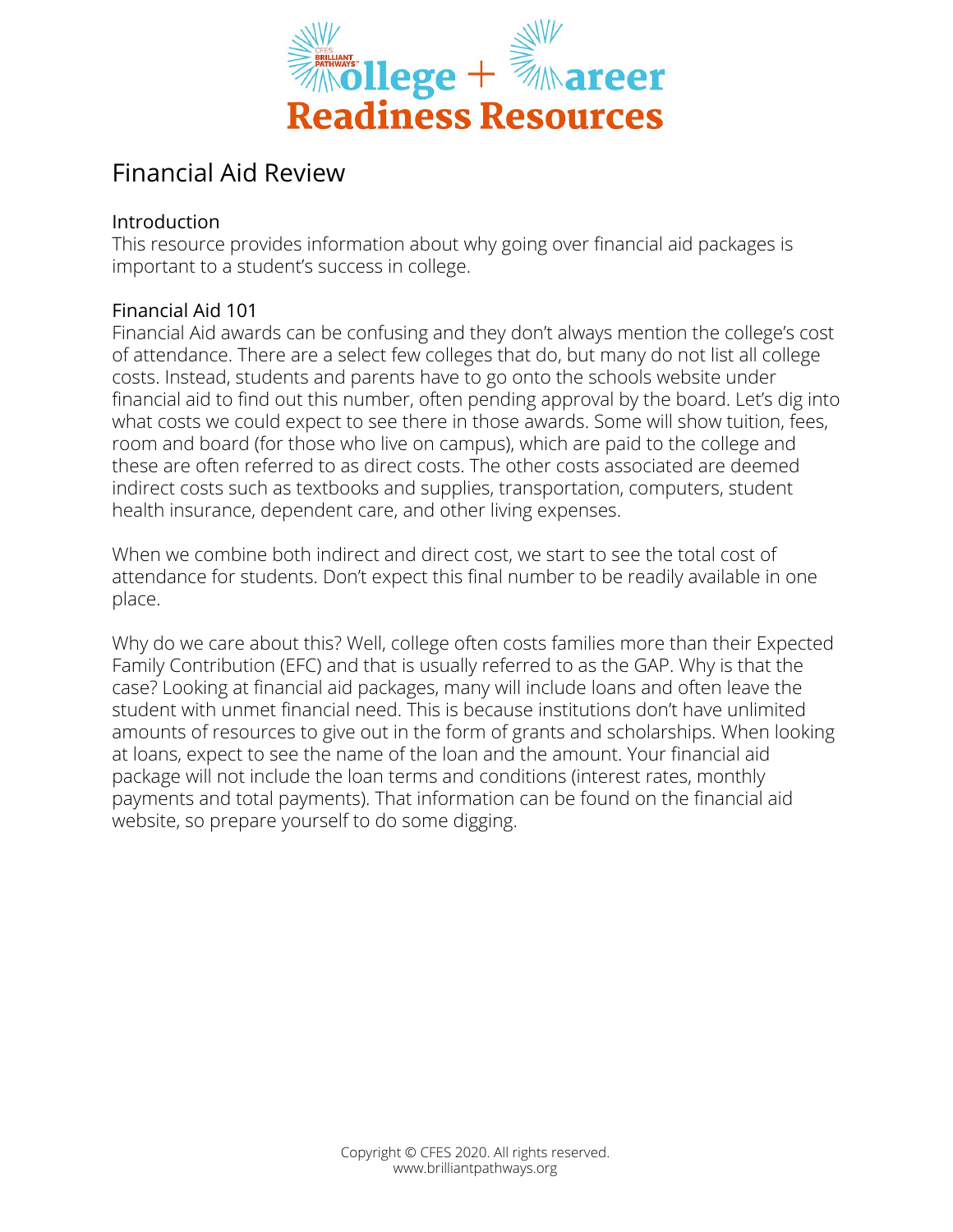

What does the financial aid package consist of?



# Financial Aid Lingo

When comparing different financial aid packages, one of the most important things to do is to get all your information and paste it into a spreadsheet like the one we have created for you at the bottom. As we mentioned earlier, the cost of attendance is not always listed on the financial aid package but it's often on the colleges website. Get that number and subtract the Gift Aid (Scholarship + Grant); that will determine your net price. This is how much you need to cover to attend that college. See formula below: